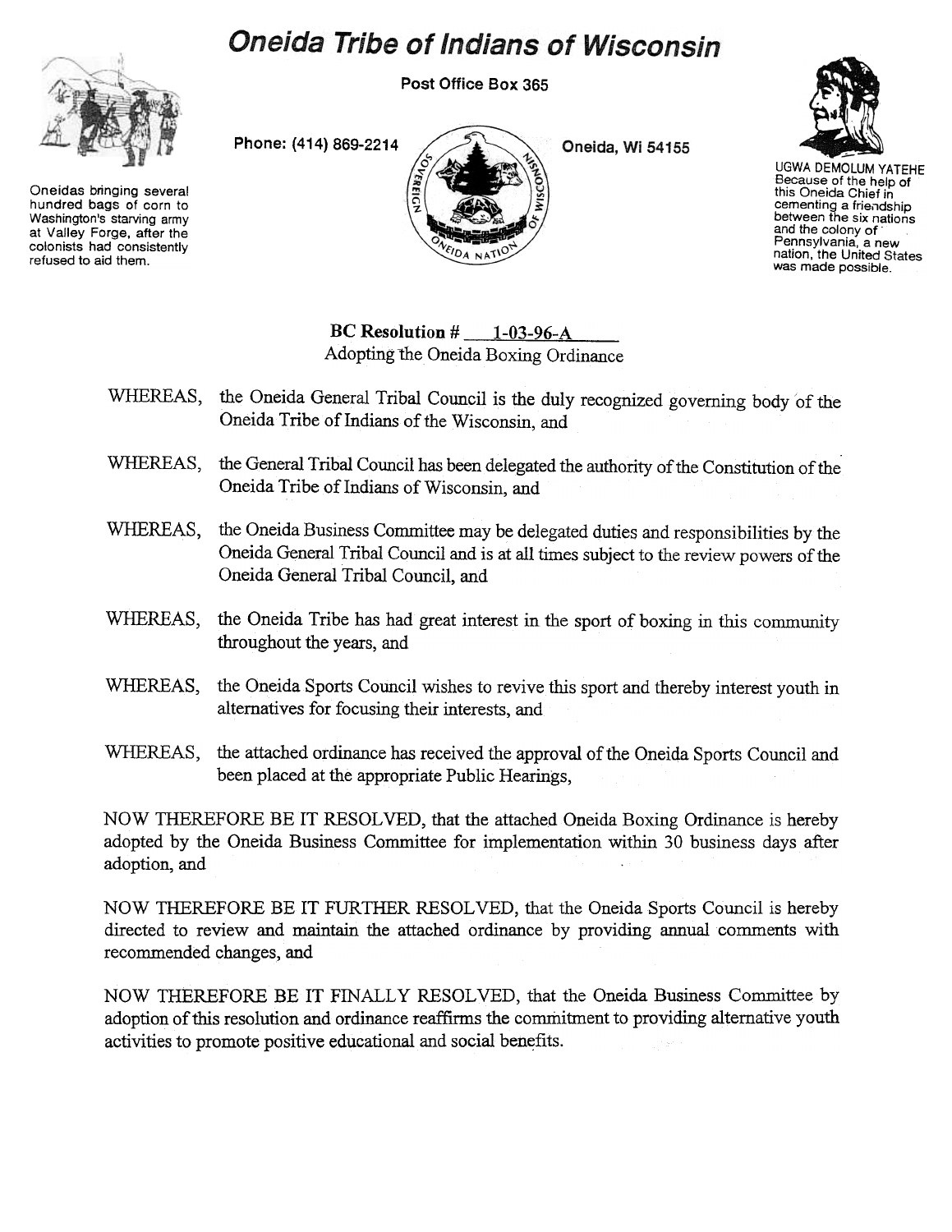# **CERTIFICATION**

I, the undersigned, as Secretary of the Oneida Business Committee, hereby certify that the Oneida Business Committee is composed of 9 members of whom 5 members constitute a quorum.. 7 members were present at a meeting duly called, noticed and held on the 3rd Day of January 1996; that the foregoing resolution was duly adopted at such meeting by a vote of  $6 \quad 6 \quad$  Members for;  $\underline{0}$  Members against, and  $\underline{0}$  Members not voting; and that said resolution has not be reseinded or amended in any way.

 $K$ 

Julie Barton, Tribal Secretary Opeida Business Committee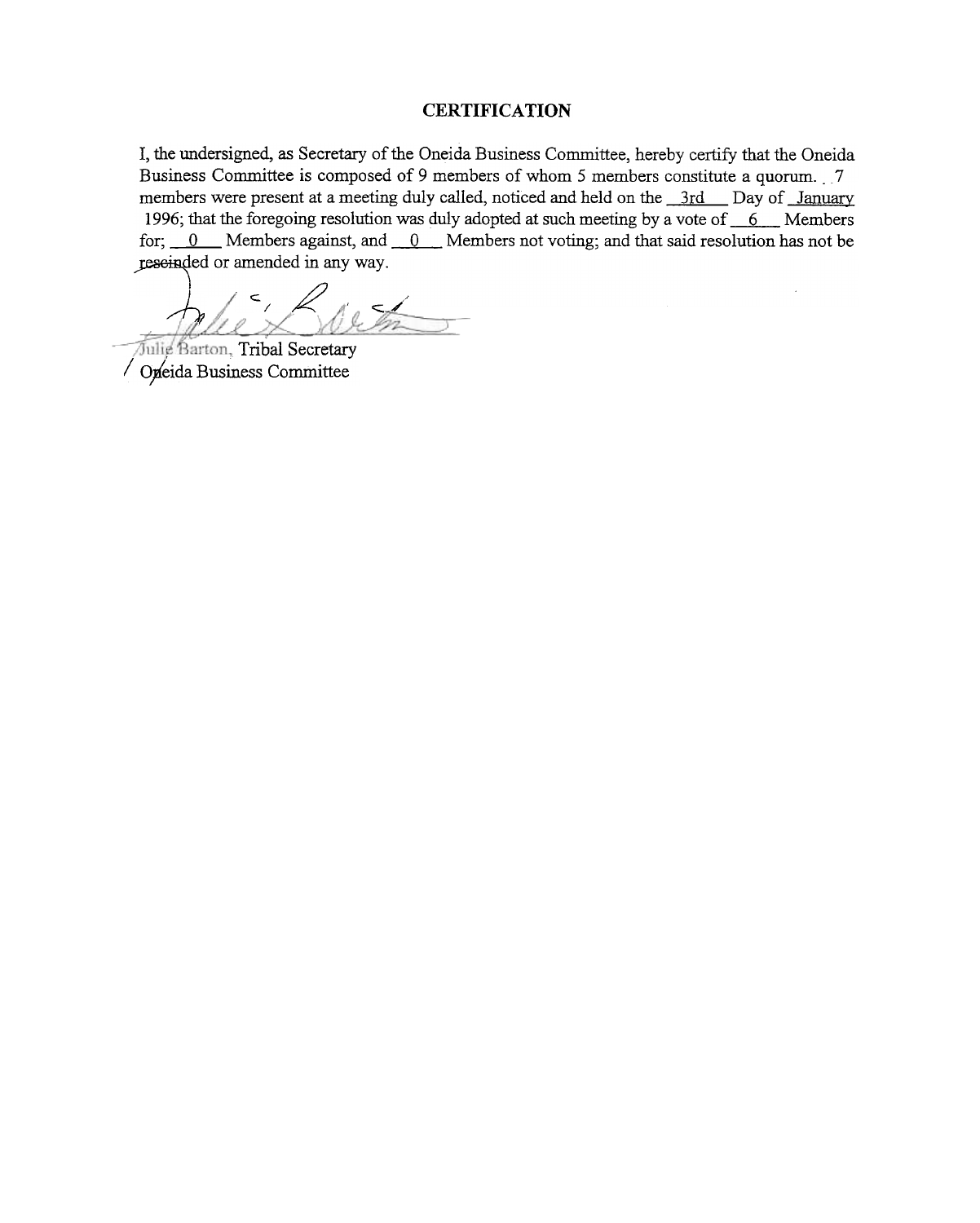CHIEF COUNSEL GERALD L. HILL

 $E$ FC $C$  $C$  $D$  $E$  $E$  $E$ DEAD  $1 - \Delta MP$ 

**ONEIDA LAw OFFICE**

P.O. BOX 209 ONEIDA. WISCONSIN 54155 ATTORNEYS AURENE M. MARTIN MICHAEL I. LOKENSGARD Io ANNE HOUSE Locenta F. Livinositon KRISM. Goodwill

.(414) 869·2345 (414) 869·2214 FAX (414) 869·1534

# **STATEMENT OF EFFECT**

**Resolution Regarding Adoption of the Oneida Boxing Ordinance**

#### Summary

This resolution adopts the Oneida Boxing Ordinance which regulates boxing or sparring matches within the Oneida Reservation.

#### Analysis

This resolution adopts the Oneida Boxing Ordinance for implementation 30 days after adoption. The ordinance allows the Oneida Sports Council to grant permits to conduct boxing matches or exhibitions. A permit may be granted to any licensed association for an amateur event only. In addition. this ordinance sets the manner in which matches will be conducted. who will be present to referee and provide medical assistance, and what equipment will be available or used by the boxers. In addition. there are insurance liability requirements set out for associations and boxers.

There are no provisions for professional boxing matches or exhibitions within this ordinance. However. there are no prohibitions from adding these provisions in the future.

This ordinance has received the comment at a Public Hearing as required by the Administrative Procedures Act. Further, it is within the authority of the Oneida Tribe of Indians of Wisconsin to regulate in this area.

For the protection of the ability of boxers to participate in State sanctioned events, and for the physical well-being ofthe boxers. this ordinance contains the same safety standards as those required by the State of Wisconsin.

#### **Conclusion**

There are no legal issues which would bar adoption of this resolution or ordinance.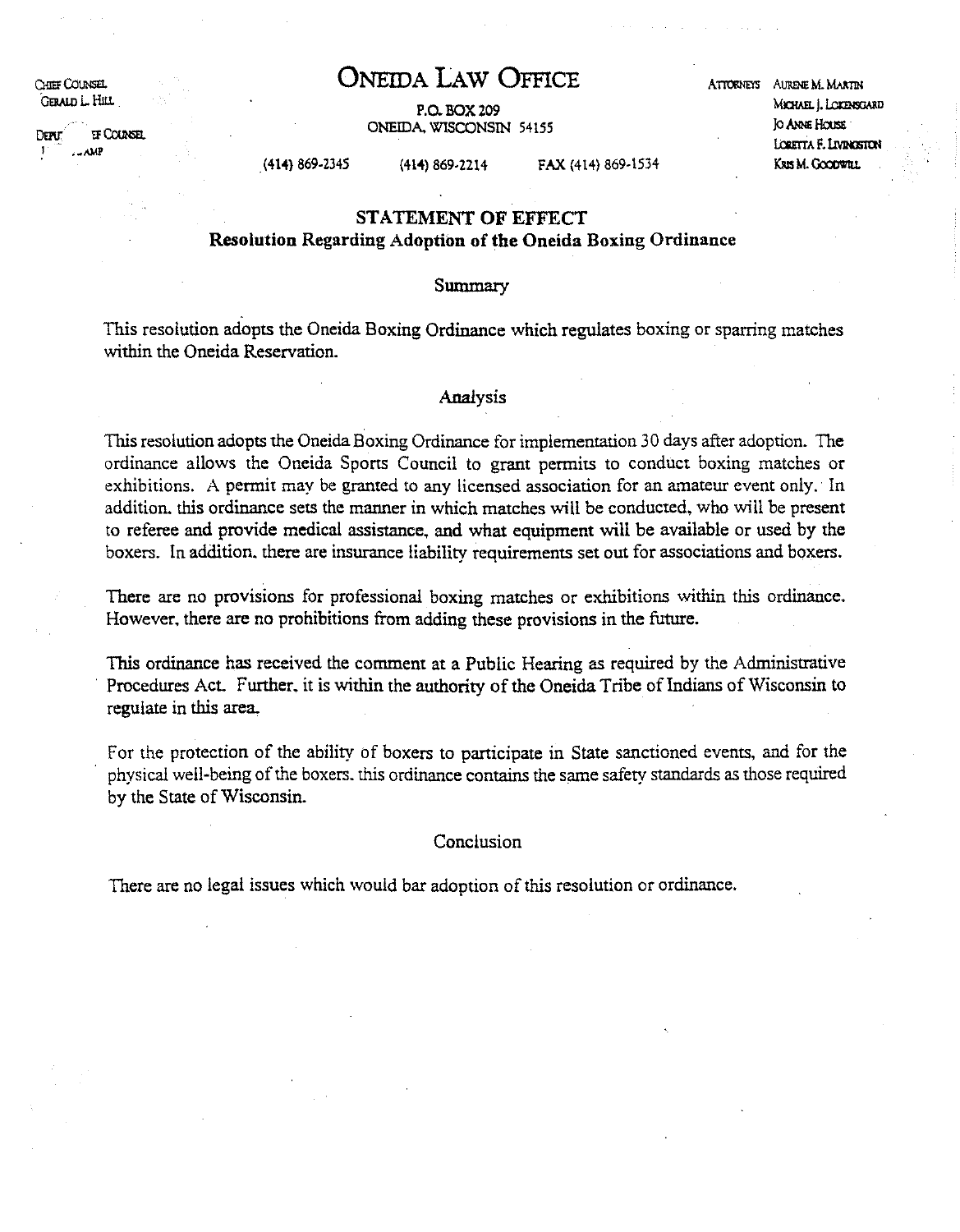Final Draft for Oneida Business Committee Approval • December 18. 1995

#### Oneida Boxing Ordinance

#### Article I. Purpose and Policy

1-1. All boxing, sparring, or exhibition matches conducted within the reservation boundaries of the Oneida Nation shall be subject to the provisions of this ordinance.

#### Article II. Adoption, Amendment, Repeal

2-1. This law is adopted by the Oneida Business Committee by resolution # \_

2-2. This law may be amended pursuant to the procedures set out in the Oneida Administrative Procedures Act by the Oneida Business Committee or Oneida General Tribal Council.

2-3. Should a provision of this law or the application thereof to any person or circumstances be held as invalid, such invalidity shall not affect other provisions of this law which are considered to have legal force without the invalid portions.

2-4. All other Oneida laws. policies. regulations, rules. resolutions, motions and all other similar actions which are inconsistent with this law are hereby repealed unless specifically re-enacted after adoption of this policy.

## Article III. Definitions

3-1. This article shall govern the definitions of words as phrases as used herein. All words not defined herein shall be used in their ordinary and everyday sense.

3-2. "Tribal lands" means that land within the exterior boundaries of the original Oneida Tribe of Indians ofWisconsin reservation.

3-3. "Permit" means permission to conduct a single match or exhibition.

3-4. "License" means permission to conduct matches or exhibitions.

3-5. "Show" means any boxing event the admission to which requires the purchase of a ticket or payment of anything of value. Boxing match, sparring match or exhibition have the same meaning. 3-6. "Club" means persons associated together for the purpose of engaging in the sport of boxing with articles of incorporation and by-laws. Association has the same meaning.

3-7. "Boxer" means any person seeking or designated to participate in a boxing or sparring show. 3-8. "Referee" means a person who shall regulate the match between two boxers as set out in this law.

3-9. "Inspector" means a person approved by the Oneida Sports Council Department to carry out their duties and responsibilities on behalf of the Tribe.

#### Article IV. General

4-1. No boxing or sparring matches or exhibitions shall be conducted on Tribal lands unless under permit of the Oneida Sports Council.

4-2. The Oneida Sports Council may issue. suspend or revoke a license to conduct boxing or sparring matches or exhibitions to any club or association formed under this chapter.

4-3. No boxing or sparring match or exhibition shall be conducted to afford the participants any form of profit. Participants in matches or exhibitions conducted on Tribal lands are prohibited from receiving any money, compensation or reward for their participation, other than watches, medals, articles or jewelry, silverware, trophies or ornaments, suitably inscribed to show that they are given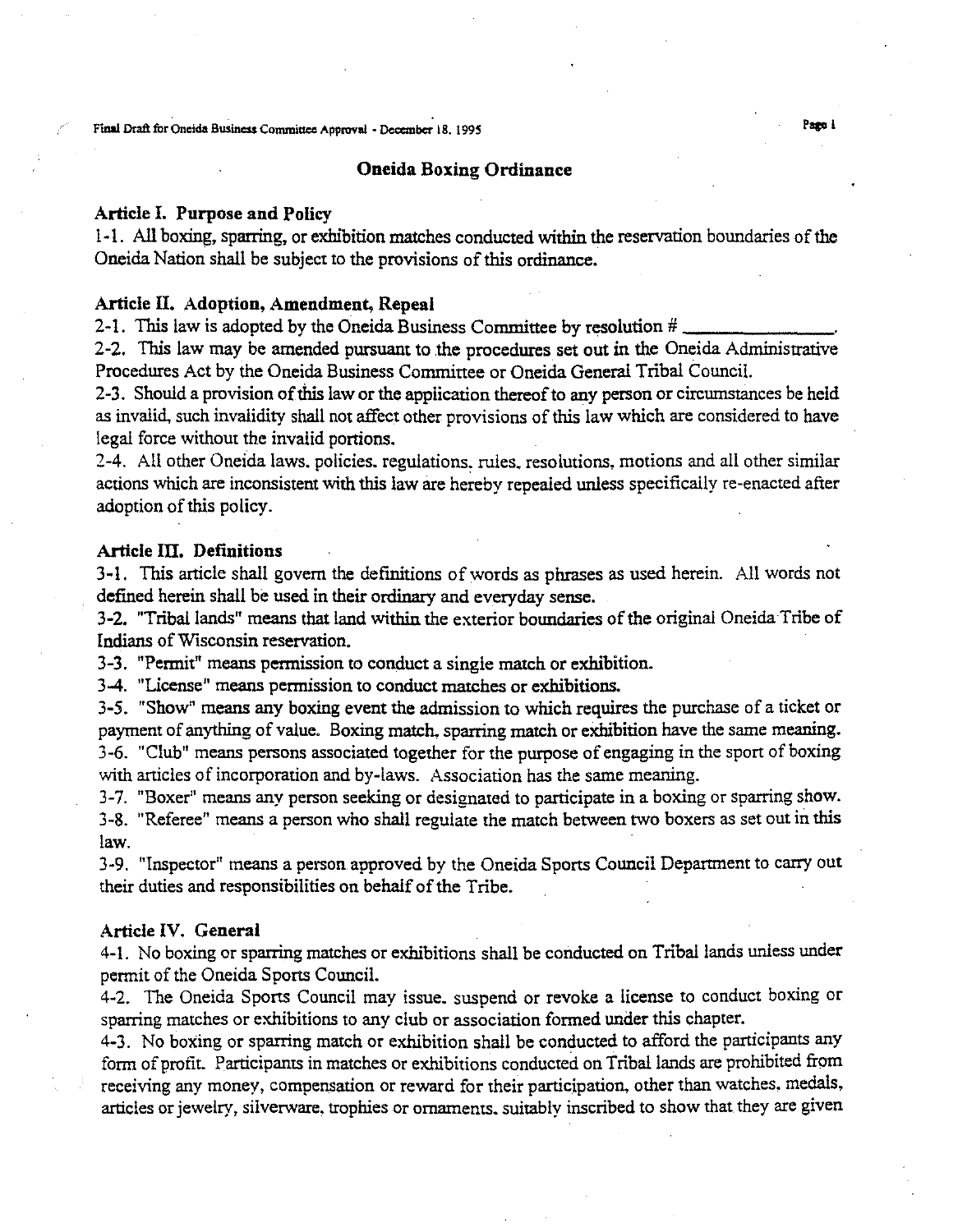for participation in an amateur boxing exhibition, but in no event shall the value of any such article exceed thirty-five dollars.

# Article V. Clubs or Associations

5-1. No boxing club or association shall be licensed unless it has articles ofincorporation and bylaws approved by the Oneida Sports Council.

5-2. The articles of incorporation must including the following minimum information:

- a. name of the organization
- b. names of officers of the organization
- c. registered office address of the organization
- d. objectives of the organization

5-3. All clubs or associations must be able to carry liability insurance for any boxing matches, sparring matches, or exhibitions.

5-4. All license applications shall request the following minimum information:

a. name of organization

b. copy of articles of incorporation and by-laws of organization

c. contact name along with the address and phone number of contact person

d. reason requesting a license. i.e, will be setting up boxing matches. sparring matches, or exhibitions

e. proof of ability to obtain insurance regarding club or association matches or exhibitions. 5-5. Licenses are issued for one year and must be reapplied for each year. Licenses expire at midnight one year from date of issuance.

5-6. Applicants for licenses shall submit with the application a non-refundable \$75.00 licensing fee. The application fees shall be deposited in the General Accounts of the Oneida Tribe of Indians of Wisconsin to offset the costs of licensing.

## Article VI. Permits to Conduct Matches or Exhibitions

6-1. No match or exhibition may be conducted without first obtaining a permit in accordance with this Article.

#### *Subpart A. Applications*

6-2. Applications for permits must contain the following information --

a. name of club or association and attached copy of license

b. contact person to whom all correspondence shall be forwarded, including address and telephone number

c. date, time and location of match or exhibition

d. number of boxers and pairs, or procedures on how the boxers will be paired

e. referee(s) and doctor(s) names and times they will be present

f. proof of insurance covering the boxers and the club or association

g. copy of promotional items regarding advertising

h. list of awards, if any, presented to boxers

المستحدث وجواء وجودي والمتوافق ومؤوخ والمتوجبان والمتوافق والمتعادلة المستور

6-3. Applications must be submitted forty-five days prior to the match or exhibition. The Oneida Sports Council shall issue a permit or reject an application within five days ofreceipt of application,

<u>Katharata ko id internación posteregna a</u>

(

(

(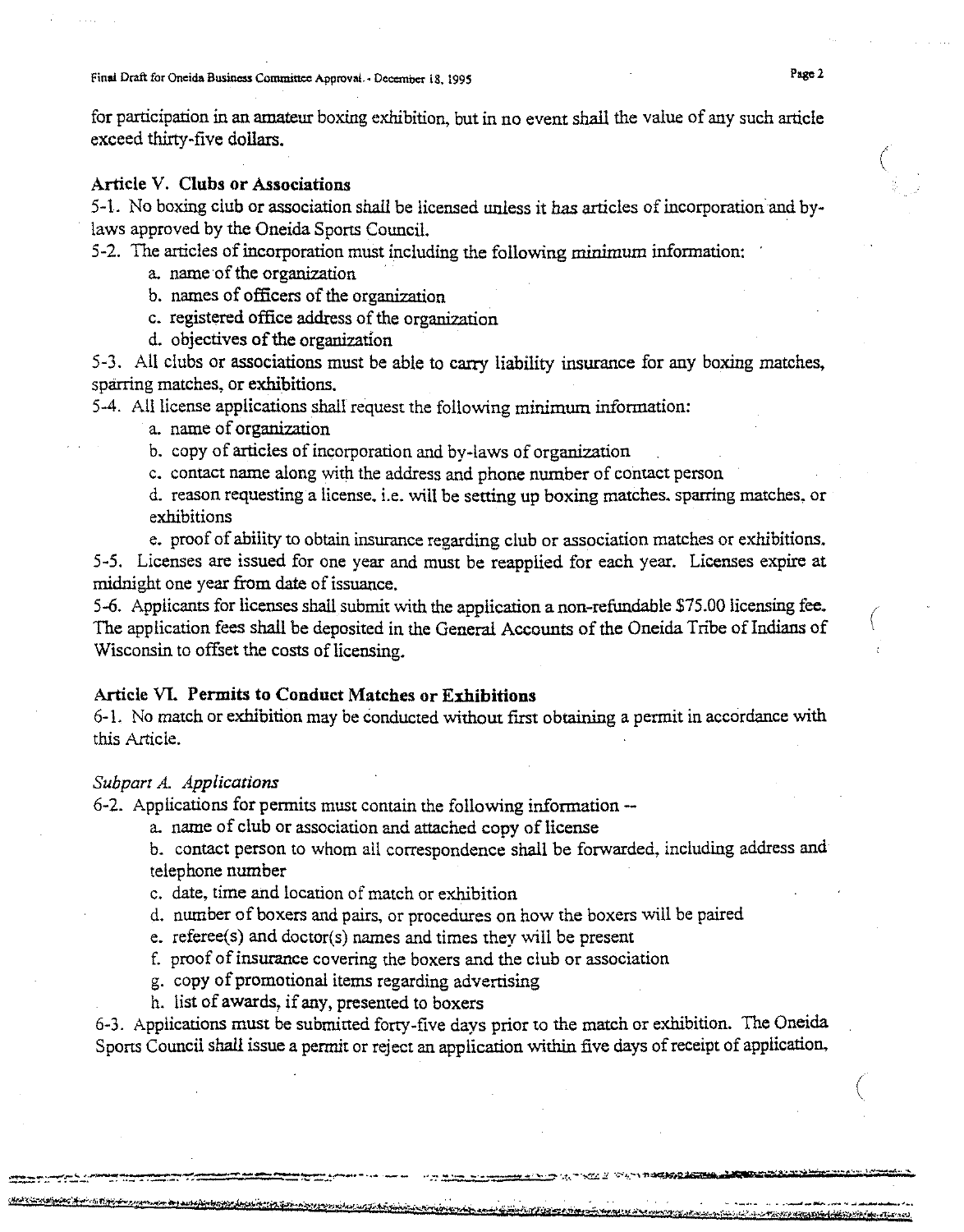Final Draft for Oneida Business Committee Approval - December 18, 1995 Page 3

by certified mail, return receipt requested or personal service, to named contact. In the event of the . application being rejected, the applicant has five days to request a rehearing by the Oneida Sports Council which shall be held within forty-eight hours and opinion to be forwarded within forty-eight hours. In the event the rejection is sustained, the applicant may appeal to the Oneida Appeals Commission within five days of notice of rejection being sustained.

6-4. Permits are valid for the date, time, location applied for, are non-transferable, and may be suspended or revoked by the Oneida Sports Council before or during any match or exhibition. 6-5. Applications may be rejected for--

a.. failure to fully complete the application

b. failure to accurately complete or address information requested by the application

c. failure within the past six months to follow all laws and policies set out regarding matches or exhibitions

d. a rejected. suspended or revoked permit or license within the past twelve months

e. failure to follow all post match or exhibition requirements.

f. other reasons clearly stating that the applicant will be unsuitable to hold matches or exhibitions

6-6. Applicants for permits shall submit a non-refundable \$75.00 application fee with the application. The application fees shall be deposited in the General Accounts of the Oneida Tribe of Indians of Wisconsin to offset budget costs related to permitting.

6-7. Within 24 hours after a club holds a show, the club shall furnish to the Oneida Sports Council a written report, verified by one of the officers of the club, showing the number of tickets sold for the exhibition, the amount of gross proceeds. results of all matches, any knock outs or head injuries, and any disciplinary action requested.

#### *SubpartB.*

6-8. Inspectors: Appointment and Authority. Inspectors assigned to represent the Oneida Tribe and are delegated the Tribe's authority to control the show from the time of weigh-in and physical examination until 24 hours after completion of the last bout in the scheduled show.

6-9. Referees. Referees assigned to a show represent the Oneida Tribe for the purpose ofregulating bouts in a show. The referee shall:

a. Regulate the boxers and others in the ring according to rules set out in this law.

b. Maintain control of the bout at all stages.

c. Prevent a weakened or outclassed boxer from receiving excessive punishment.

d. Interpret the rules relevant to a bout and decide and take action upon any circumstance of a bout not covered by a rule.

6-10. Ringside Physicians or Doctors.

a. Ringside physicians assigned to a show represent the Oneida Tribe for the purpose of protecting the health and welfare of boxers participating in shows.

b. A ringside physician shall examine each boxer as required by s. 7-11..

c. One or more ringside physicians assigned to the show by the Oneida Sports Council shall be in attendance at ringside at all times during a show and shall be prepared to administer medical procedures to boxers who received injuries and shall interrupt or stop a bout to prevent a weakened, outclassed. or injured boxer from receiving excessive punishment.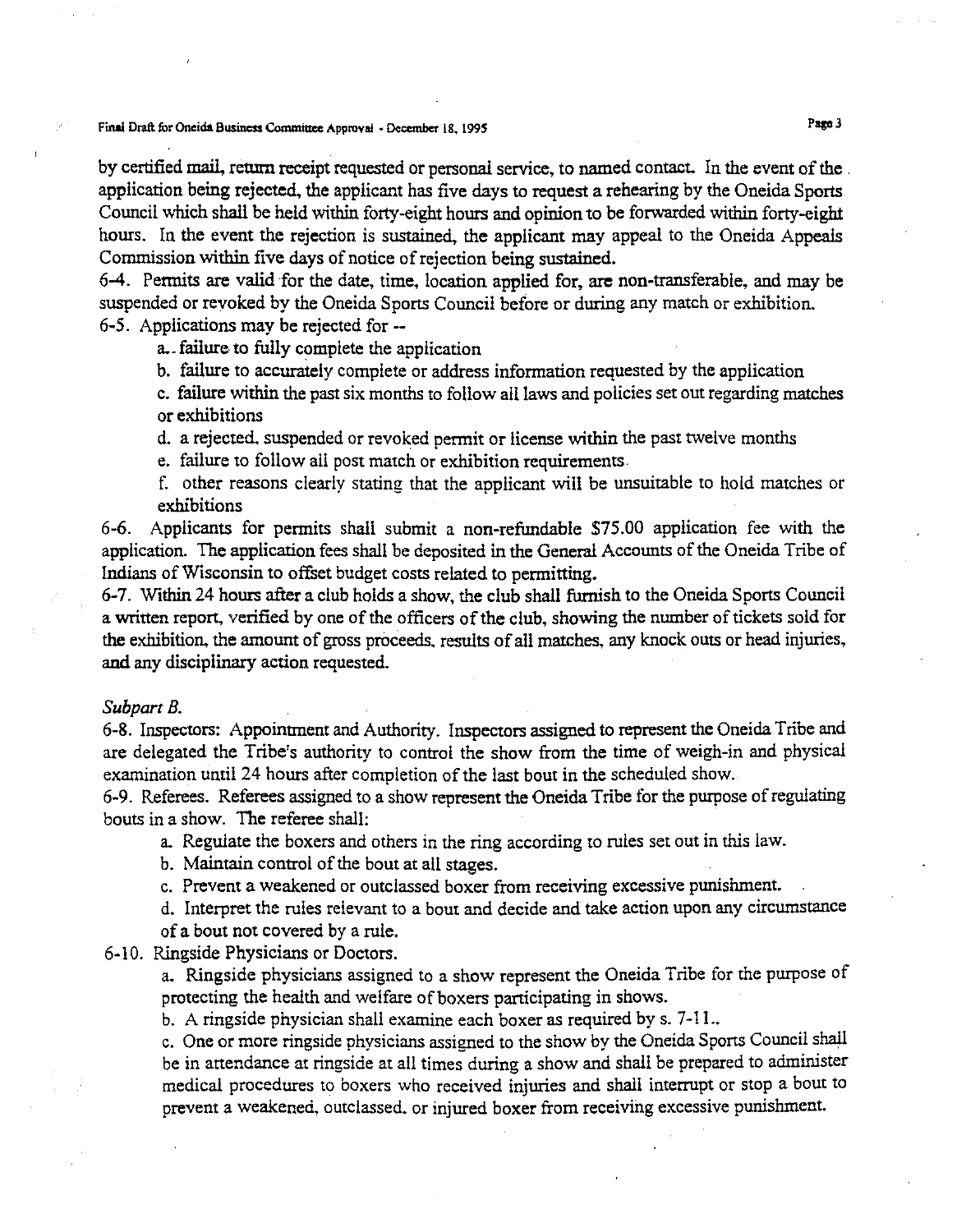Final Draft for Oneida Business Committee Approval - December 18. 1995

6-11. Judges and Judging. An club applying for a permit shall describe in the application the (' procedure to be used for selecting judges and in judging and scoring bouts. If current rules of the United States of America amateur boxing federation are to be used in judging and scoring bouts, it is sufficient to state in the application "Scoring and judging according to USA-ABF roles."

#### Article VII. Regulations Regarding the Conduct of Matches or Exhibitions

7-1. All matches or exhibitions shall be conducted in accordance with the rules set out in this Article.

#### *Subpart A. Equipment*

7-2. Ring. All matches or exhibitions shall be conducted in a ring which meets the following requirements:

a. The ring shall be a square of not less than 16 nor more than 20 feet on a side within the ropes. The ring may not be more than four feet 18 inches above the floor of the building or grounds of an outdoor arena. and have three sets of suitable steps for the use of boxers. coaches. and officials. one in each boxer's comer and one in neutral comer or area for use by doctors and referees.

b. The ring shall be circumcised with at least three ropes. Ropes may not be less than on inch in diameter. Ropes may not be made of metal. Ropes shall be wrapped securely with soft material. If 3 ropes are used, they shall extend parallel 2. 3. and 4 feet above the ring floor. If 4 ropes are used, the lowest rope shall be 18 inches above the ring floor, the second rope 30 inches, the third rope 42 inches, and the fourth rope 54 inches above the ring floor. The ring floor shall be padded with a one-inch layer of padding of felt, rubber or other similar material. placed on a one-inch base of building board or similar supporting base. Padding shall be covered with canvas. duck, or similar material tightly stretched and laced securely in place, preferably under the apron.

c. Ring posts shall be at least 3 inches in diameter. extending from the floor to the height of 58 inches above the ring floor. Ropes shall be connected top posts with the extension not shorter than 18 inches. Tumbuckles shall be covered with a protective padding. Full length vertical comer pads shall be secured in place.

7-3. The permit holder shall have oxygen equipment, airways of assorted sizes. and a stretcher available at ringside.

7-4. Gloves approved by the inspector shall be worn by boxers in all bouts. Only thumbless or thumb-attached gloves shall be approved.

a. Boxing gloves may not be less than 10 oz. each in weight.

b. Gloves shall be Whole. clean and in sanitary condition. Breaking, roughing or twisting of gloves is prohibited. No foreign substances may be applied to gloves except for wrapping around the wrist area to safely secure the laces.

c. The inspector shall be responsible for rejecting gloves that may pose a safety or health problem to the amateur boxer. .

7-5. Bandages.

a. Boxers shall bear one (1) two-inch by 10-yard roll of cotton gauze on each hand during all bouts and shows except as follows:

~'. \_ •• \_ •• \_ .......-:-.:.. \_~":;'\_'" •• 0 "C,\_.e" •••• " ..•.. \_. ,"

(

 $\sum_{i=1}^{n}$ 

'- **<sup>q</sup>** ...

. .. "\_. -"'." -.- .. - ....- ,.- ~-- '-"'" .•..,,""....,..e....>\_"":r......<L'JIIl,~,... ..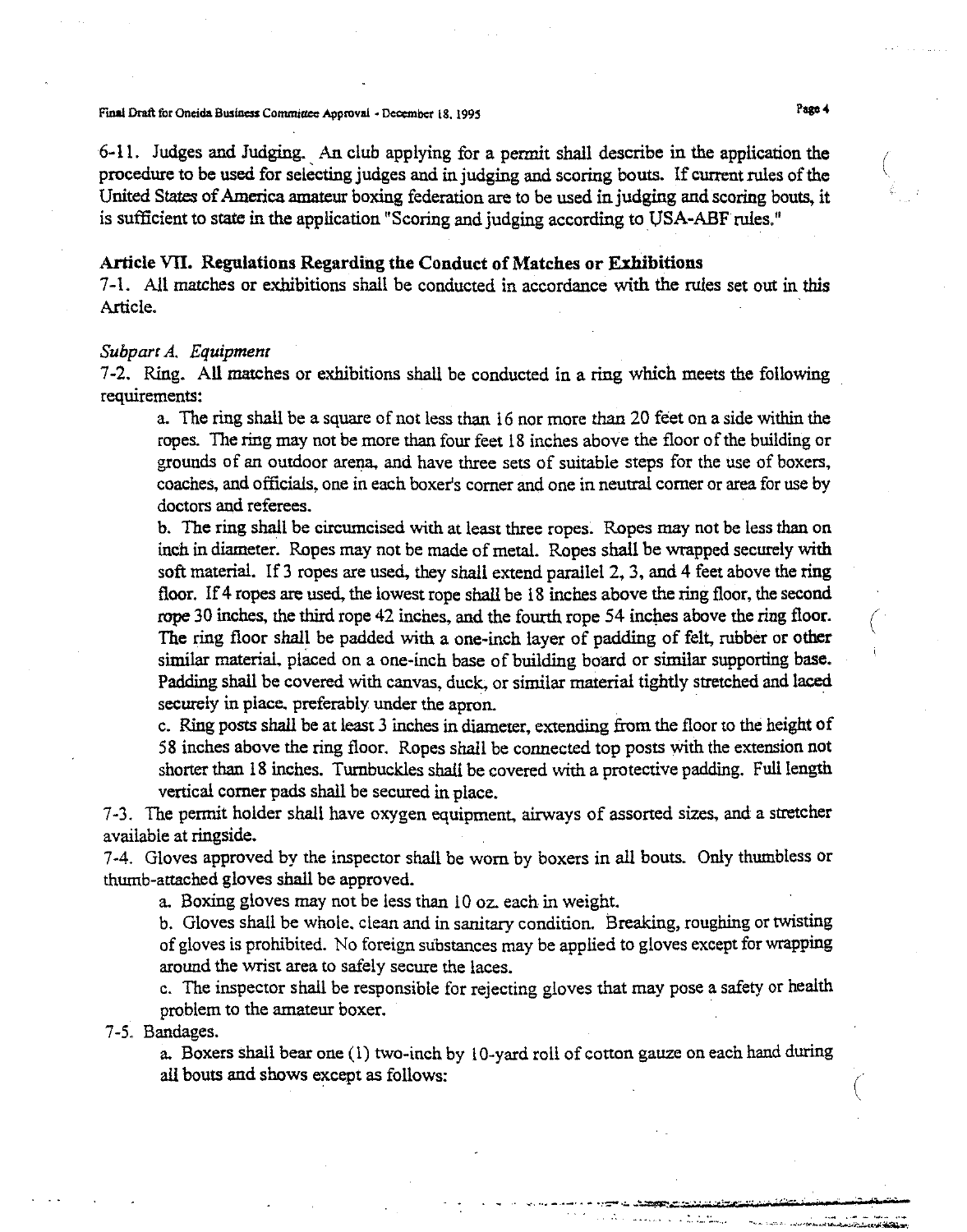Final Draft for Oneida Business Committee Approval - December 18, 1995

1. The roll wom by boxers weighing 156 pounds and above may be longer than 10 yards, but may not exceed 12 yards.

2.: Boxers may use one training wrap type bandage on each hand not to exceed six (6) feet six (6) inches in length, held in place by a strip ofone-inch adhesive tape not more than eight (8) inches in length around each wrist. Boxers may place two (2) strips of one-inch adhesive'tape on the back of each hand in the form of an "X" provided the strips do not extend more than one-half inch into the palm area of the hand.

b. No substance other than above prescribed may be used between the fingers or over the 'knuckles.

7-6. Dress

a. Boxers shall box in proper dress including an approved foul-proof protection cup, trunks with a belt line below or at the waistline, shoes of soft material, without spikes, cleats or heels, and socks which may extend to within one inch below the knees.

b. Boxers may not wear metal straps, buckles, necklaces, jewelry or other objects.

c. Boxers may not use any type of grease or other substance on the body.

7-7, Boxers shall wear an individually form-fitted mouthpiece during each round.

7-8, Headgear. Boxers shall wear headgear approved by the inspector in all bouts. Headgear shall meet substantially the following specifications:

a.. Headgear shall be adjustable to different head sizes.

b. The total weight may not exceed 12 ounces.

c. The outer casing of the headgear shall be constructed of tanned sheepskin of not less than two (2), nor more than three (3) ounces in weight.

d. Padding at back of head, ears, and temple area shall consist of  $\frac{1}{4}$ -inch thickness of closed cell padding.

e. Padding for the area above the eyes shall consist of a combination padding of  $\frac{1}{4}$ -inch closed cell padding and 3fa-inch latex foam rubber cemented together.

f. Padding for the ears shall consist of  $Y_2$ -inch flat foam rubber on the outside, fitted in a semi-circle.

.g. Lace tips or any exposed metal is prohibited. The buckle under the chin shall be thoroughly protected.

h. The inner casing of the headgear shall be lined with  $2\frac{y}{x}$ -ounces of tanned unfinished sheepskin.

1. All padding shall be cemented to the casing.

7-9, Comer Equlpment.

a. Every second working in a boxer's comer shall have the following equipment:

1. First aid supplies,

2. Clean towels.

3. Sterile gauze pads. sterile cotton and cotton tipped swabs.

4, Ice-filled bag

b. Seconds shall submit first aid kits and comer equipment to the ringside physician for inspection and approval before an exhibition. Kits and equipment may not include stimulants. .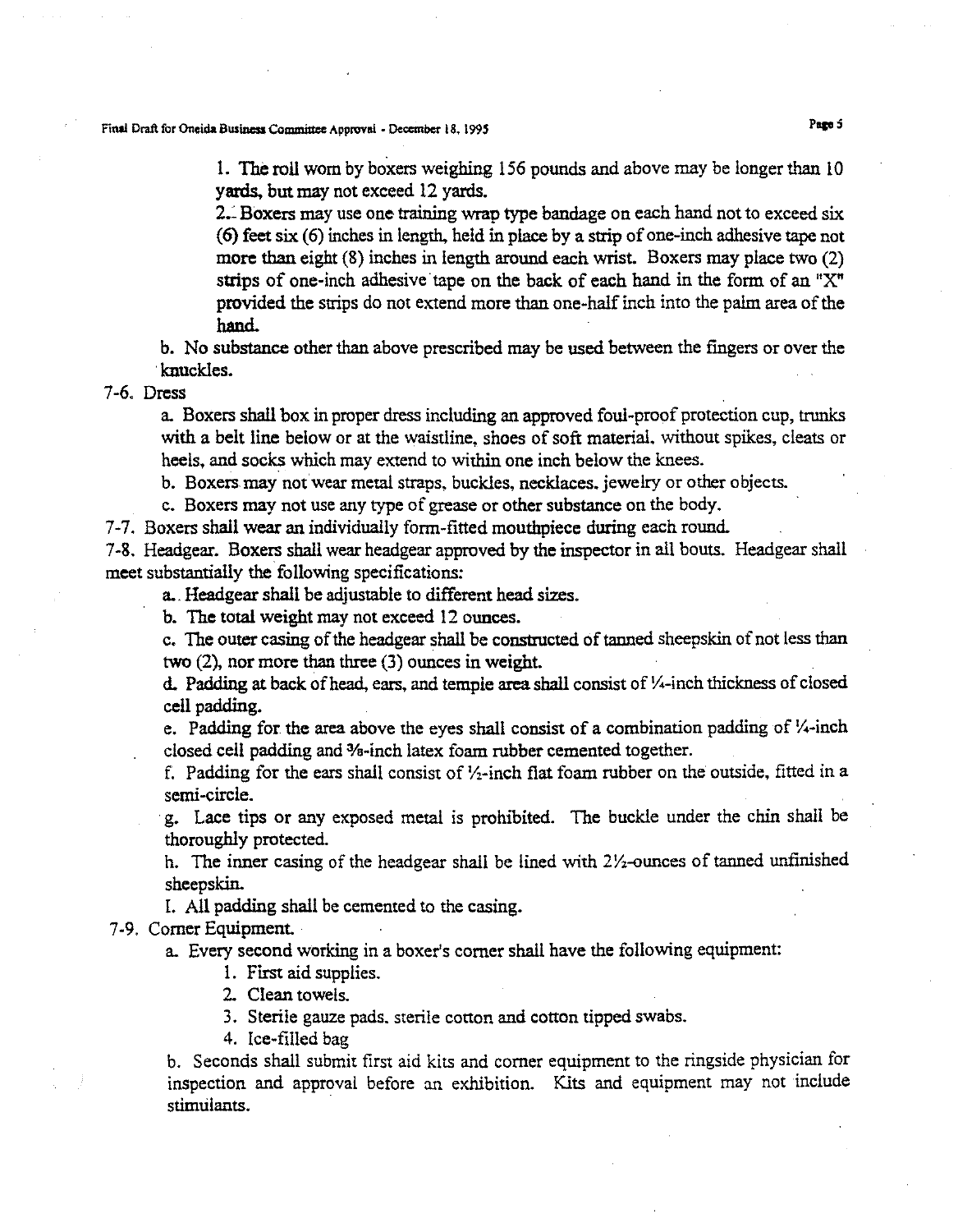Final Draft for Oneida Business Committee Approval • December 18, 1995 Page 6

## *Subpart B. Conducting a Show*

7-10. Boxers

a. To participate in a show a boxer sball be at least 14 years of age and be examined on the day of the bout by the ringside physician and certified to be fit. Boxers between 14 and 18 years of age shall present to the inspector a statement permitting participation in the show signed by a parent or guardian.

b. No boxer may participate in more than two (2) bouts in anyone day.

# 7-11. Examination

a. All boxers shall be examined at a pre-bout physical examination by the ringside physician within 12 hours before each bout and, if requested by a boxer, referee or inspector, after a bout. A boxer who competes in more than one bout within a 12 hour period shall be examined between each bout. The ringside physician shall complete a report for each boxer. b. The ringside physician shall examine each boxer as appropriate in his or her judgment, including heart rate, blood pressure, temperature, vision and lungs. The ringside physician shall approve a boxer's mouthpiece. The ringside physician shall certify as fit those boxers whose physical condition appears satisfactory for competition and shall disqualify others. The results of the examination shall be recorded on a department form and submitted by the ringside physician to the inspector,

c. A boxer who has been knocked out or injured in a bout which was terminated by a referee may not participate in a show unless subsequent to the bout the boxer is given a complete physical examination by a physician and the physician certifies on the "Boxers Medical . Examination Report", or on a similar form containing the same information, that the boxer is physically fit to participate in competitive boxing. If a boxer has been knocked out or injured by a head blow, a period of rest is required under s. 7-23.

## 7-12. Weigh-in. .

a. Boxers shall weigh-in within eight (8) hours of competition in one-day shows and before the pairing.

b. The weigh-in shall be conducted by or under the supervision of the inspector.

c. The inspector shall retain a record of the weight of each boxer and determine whether the pairing of any two (2) boxers violates s. 7-13.

7-13. Weight Limitation. Boxers may not compete in the same bout if the difference in their weights exceeds 12 pounds. However, this limitation does not apply in a bout in which boxers weigh more than 178 pounds.

# 7-14. Pairing For Shows.

a. The determination of the bout in which each boxer shall participate shall be according to a procedure agreed to by the boxing clubs participating in the show and shall take into consideration the weight, skill. experience and physical maturation of each boxer. The procedure shall be described to the department at the time of application for permit.

b. The draw or pairing shall be completed at least one hour before the first bout of a show. c. No boxers may be paired if the inspector determines they exceed the limitation of s.  $7-13$ or are otherwise mismatched.

\_\_.\_.\_\_. ~~......\_. "':"'~--.-. ""' ' **..,"** -.. \_' **, \_ \_\_ "\_\_'"** •. ,.. \_ \_ .;,......J.\_.--......\_....,\_ \_ ,\_..~~. ... \_.\_--~\_ ..-.- ..\_-\_."' \_\_ \,,....\_ \_"h\_ ".. \_ - -.. - \_ - -

(

(

 $\overline{\left( \right. }$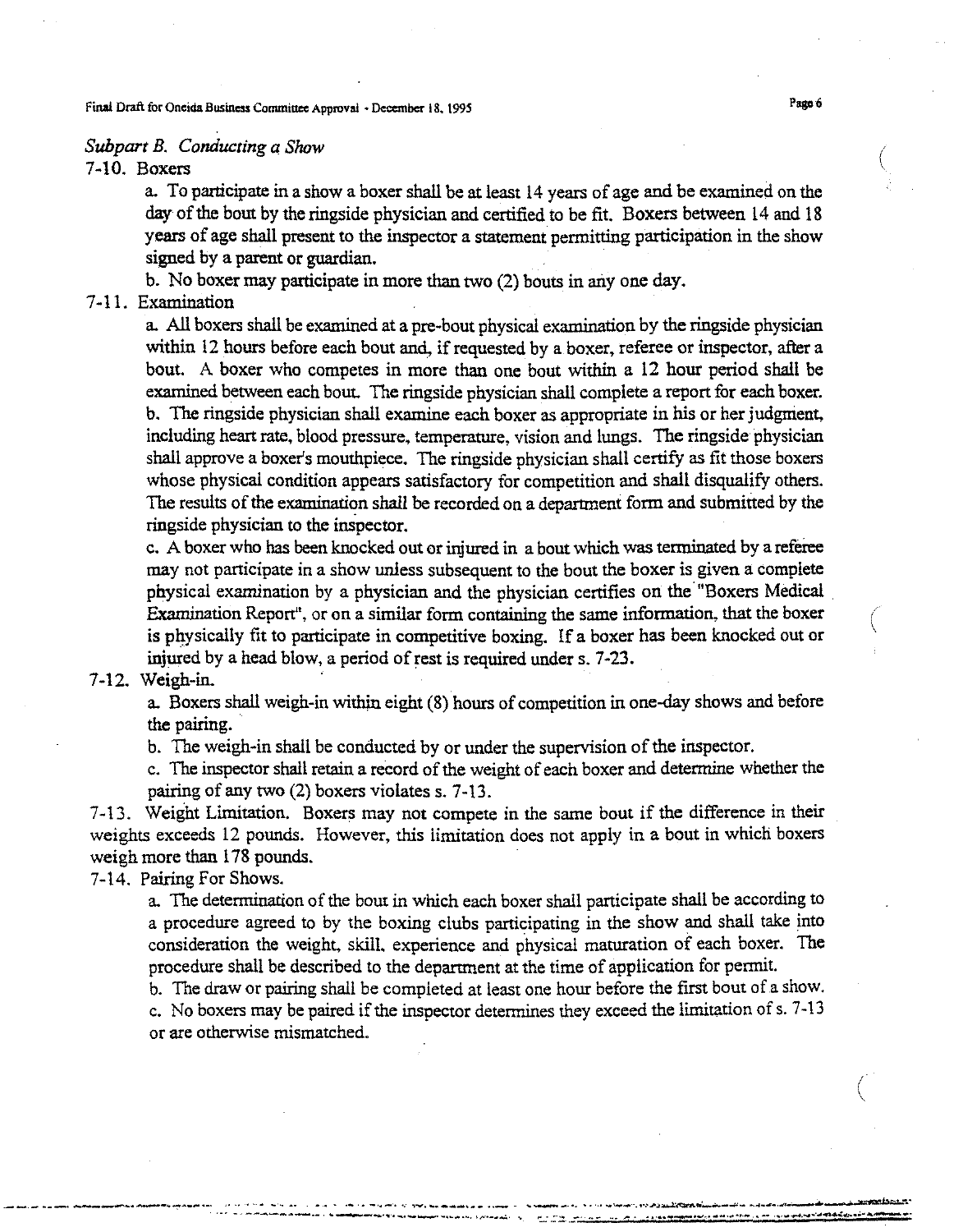Final Draft for Oneida Business Committee Approval. December 18, 1995 Page 7.

#### 7-16. Seconds.

a. Only the second and assistant second may mount the ring apron; one may enter the ring between rounds.

b. No second or assistant second may incite spectators by words or signs.

c. No second or assistant may advise or encourage a boxer during the progress of a round.

d. No second may attempt to render aid to a seriously injured boxer before the attending physician has examined the boxer.

e. Seconds shall leave the ring enclosure at least 10 seconds before the beginning of each round.

7-17. Battle Royal Prohibited. All shows in which more than two (2) principals appear in the ring at the same time, commonly called "battle royal" shows, are prohibited.

## *Subpart* C. *Conducting a Bout.*

7-18. Inspection of Bandages. The inspector or the inspector's designee shall inspect the bandages, gloves and dress before a boxer enters the ring.

7-19. Referee's Duties. In addition to the general responsibilities of s. 6-9, a referee shall:

a. Indicate to a boxer by suitable explanatory signs or gestures any infringement of the rules. b. Caution. warn or disqualify a boxer for committing a foul, Before issuing a warning, the referee shall order the boxers to stop. The warning shall be clearly given and describe the reason and purpose for the warning. After giving the warning, the referee shall order the boxers to "Box". A boxer who is given three (3) warnings in a bout shall be disqualified. c. Caution a boxer by advice or admonishment to check or prevent an undesirable practice

or a less serious violation of the rules.

d. Interrupt a bout and warn a boxer against fouls or for any other reason in the interests of fair play, or to ensure compliance with the rules.

e. Terminate a bout at any stage;

1. To prevent a weakened, outclassed or injured boxer from receiving excessive punishment.

2. If one of the boxers has received an injury which, in the opinion of the referee. would result in harm or an unreasonable risk of harm to a boxer if the bout were to continue.

3. If the referee considers one or both of the contestants are not in earnest.

f. Disqualify a boxer who fails to comply immediately with the referee's orders or behaves toward the referee in an offensive or aggressive manner at any time.

g. Disqualify a second or assistant who has violated the rules and disqualify the boxer if the second or assistant does not comply with the referee's orders. .

h. Stop a bout if a boxer is down three (3) times in one round or four (4) times in a bout as a result of blows.

I. Interrupt a bout and call time if a mouthpiece is knocked out of a competitor's mouth. The mouthpiece shall be taken to the boxer's comer where it shall be washed. A second shall replace the mouthpiece in the boxer's mouth after washing. Boxers may not box without wearing a mouthpiece. If a boxer deliberately spits out his or her mouthpiece, the referee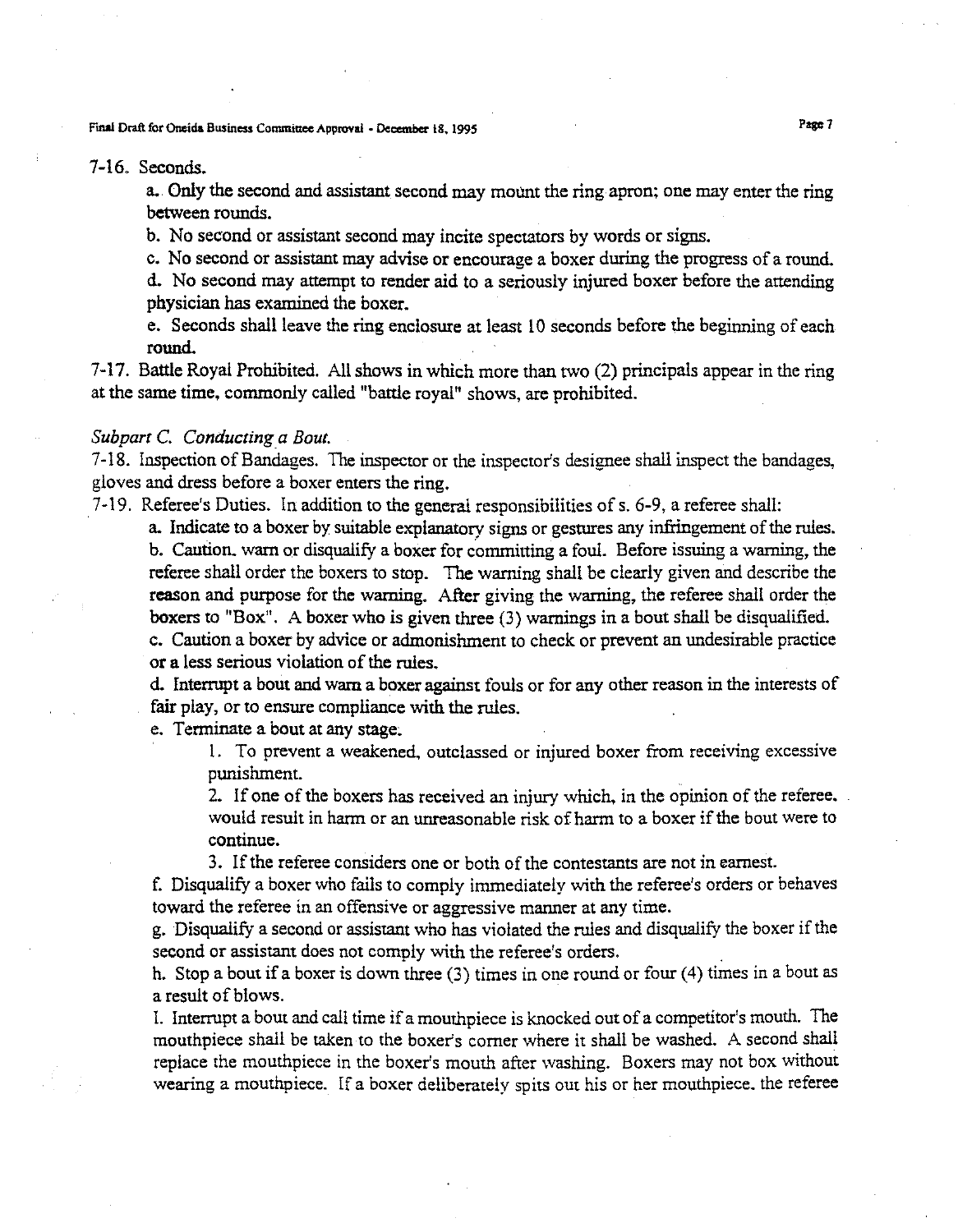shall warn the offending boxer. A repetition of the same offense shall cause a second warning. After the third offense, the referee shall disqualify the boxer.

j. Call the ringside physician into the ring to examine an injured boxer whenever the referee believes an examination is necessary.

k. Interrupt or stop a bout at the order of the ringside physician who mounts the apron of the ring and signals to the referee that the bout shall be interrupted or stopped.

l.Use commands as necessary to control the bout, including:

1. "Stop" when ordering the boxers to stop boxing

2. "Box" when ordering the boxers to continue

3. "Break" when breaking a clinch. upon which command each boxer shall step.back before continuing boxing.

m. Raise the hand of the winning boxer when the winner of a bout is announced.

7-20. Low Blows. If a boxer receives a punch below the belt line the referee may, if the blow was of damaging effect. permit a rest period not to exceed five (5) minutes. The referee shall give the command "Box" after the rest period. Ifthe offended boxer refuses to box after a five (5) minute rest period, the winner shall be declared based on the points awarded for blows up to the point of the foul,

7-21. Fouls. The following are fouls:

a. Hitting below the belt; or holding, tripping or kicking.

b. Hits or blows with the head, shoulder, forearm, elbow, knee or foot; throttling of the opponent; pressing with arm or elbow in opponent's face; or pressing the head of the opponent back over the ropes.

c. Hitting with an open glove, the inside of the glove, or the wrist or side of the hand.

d. Hits which land on the back of the opponent, and especially any blow on the back of the neck. or head or kidney caused by the boxer administering the punch.

e. 360-degree pivot blows.

f. Attacking while holding the ropes or making any unfair use of the ropes.

g. Wrestling, clinching or leaning on an opponent.

h. Attacking an opponent who is down or who is in the act of rising.

1. Holding.

j. Holding and hitting, or pulling and hitting.

k. Holding or locking of the opponent's arm or head, or pushing an arm underneath the arm of the opponent.

l. Ducking below the belt of the opponent in a manner dangerous to the opponent.

m. Defending one's selfpassively by means of double cover or falling intentionally to avoid a blow.

n. Not stepping back when ordered to break.

o. Attempting to strike an opponent immediately after the referee has ordered "Break" or before taking a step back.

p. Assaulting or behaving in an aggressive manner towards a referee.

7-22. Procedures After Knock Down.

**Synche Sherman Aris Judis for investigations** 

a. When down. A boxer is considered down:

(

 $\Big($ 

(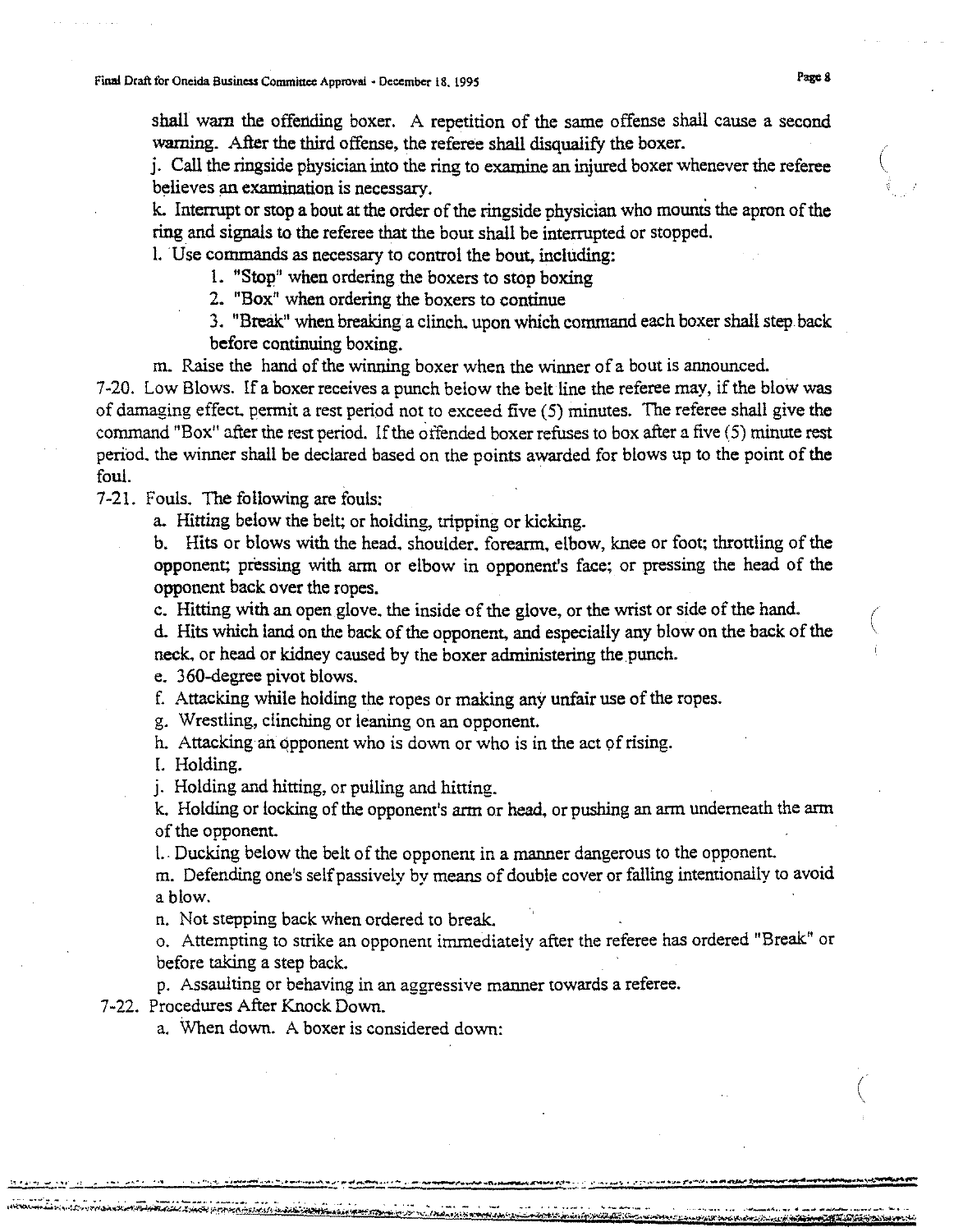## Final Draft for Oneida Business Committee Approval - December 18. 1995 Pape 9

1. If the boxer touches the floor with any part of the body other than the feet as the result of a blow or series of blows, or

2. If the boxer hangs helplessly on the ropes as the result of a blow or series of blows, or

3. Ifthe boxer is outside or partly outside the ropes as the result of a blow or series ofblows, or .

4. If, following a hard punch, the boxer has not fallen and is not lying on the ropes, but is in a semi-conscious state and cannot, in the opinion of the referee, continue the bout.

b. Neutral comer. When a boxer is down, the referee shall immediately begin to count the seconds. When a boxer is down the opponent shall go at once to the neutral comer as designated by the referee. The bout may not continue until the command "Box" is given by the referee. If the opponent does not go to the neutral corner on command the referee shall stop counting until the opponent has done so. The counting shall then be continued where it has been interrupted.

c. Count. When a boxer is down the referee shall count aloud from one to ten with intervals of one second between the numbers, and shall indicate each second with his or her hand in a manner such that the boxer who has been knocked down is aware ofthe count. If a boxer is down at the end of a round, the referee shall continue the count and the bell may not be . sounded until completion of the count of ten. Before the number "one" is counted, an interval of one second shall have elapsed from the time the boxer went down and the time of announcing "One".

d. Mandatory 8 count. When a boxer is down as the result of a blow the bout may not be continued until the referee has reached the count of eight  $(8)$ , even if the boxer is ready to continue before him.

e. Continued count. Ifa boxer is down as the result of a blow and the bout is continued after the count of eight (8) has been reached. but the boxer falls again without having received a fresh blow, the referee shall continue the counting from the count of eight (8).

f. Both boxers down. Ifboth boxers go down at the same time, counting shall be continued as long as one of them is still down. If both boxers remain down until the count of 10 the bout shall be stopped and the decision given in accordance with the points awarded up to the time of the knock-down.

g. Failure to box. A boxer who fails to resume boxing immediately after the termination of the rest interval, or who, when knocked down by a blow, fails to resume boxing within 10 seconds, shall lose the bout.

7-23. Head Blows.

a. Procedure. If a boxer has been knocked out in a bout as the result of head blows or received serious head blows, the boxer shall be examined by a ringside physician immediately and accompanied by an amateur club representative designated by the inspector to his or her home or to suitable accommodations unless the ringside physician orders hospitalization. The person accompanying the boxer shall give a head injury slip to a responsible person at the home or accommodation and explain its meaning. A head injury slip is illustrated in s. 7-25.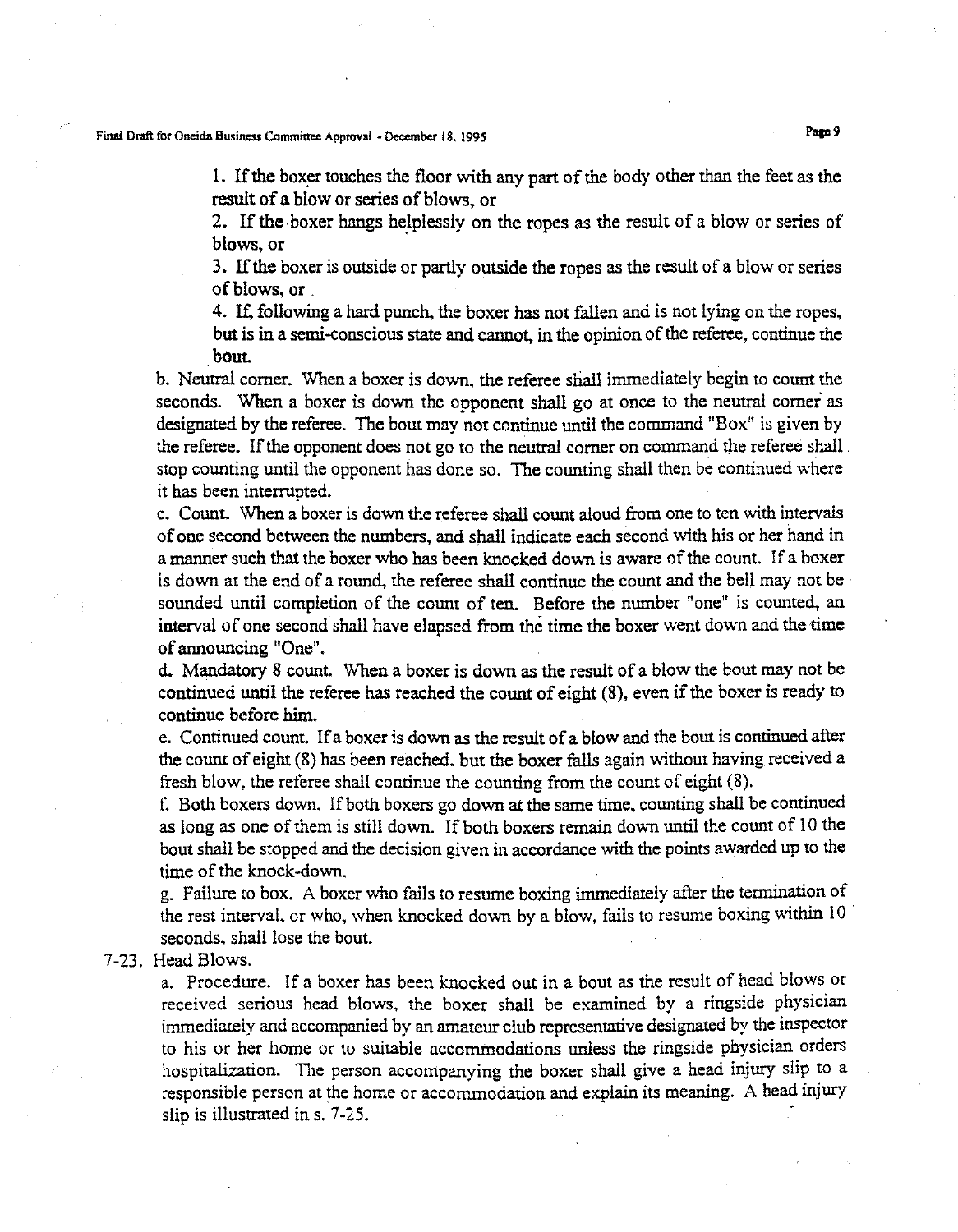## Final Draft for Oneida Business Committee Approval - December 18, 1995 . Page 10

# b. Periods of rest required after knock-out or head blows.

1. A boxer who has ben knocked out as a result of head blows during a bout or who has received hard blows to the head. making the boxer defenseless or incapable of continuing, may not take part in competitive boxing or sparring for a period of at least 30 days from the date of the bout.

2. A boxer, who, twice in a period of three (3) months, has either been knocked out as a result of head blows during a bout or who has received hard blows to the head. making the boxer defenseless or incapable of continuing, may not take part in competitive boxing or sparring during a period of six (6) months from the second bout.

3: A boxer who has been knocked out as a result of head blows three (3) times in a period of 12 months or who has, in three (3) consecutive bouts, received hard blows to the head. making the boxer defenseless or incapable of continuing, may not take part in competitive boxing or sparring for a period of one year from the third knockout.

4. Before resuming boxing after any of the periods of rest prescribed in pars. (a) to (c), a boxer shall be given a special examination by a qualified physician which includes an electroencephalogram (EEG) or a computerized axial tomography  $(CAT)$ scan and certified by the examining physician as fit to take part in competitive boxing.

7-24. Attending a boxer who has been injured or knocked out.

a. In the event of a knockout or serious injury, the referee shall immediately request the ringside physician to check the boxer's condition and to render aid if necessary. A ringside physician shall enter the ring immediately if a bout ends in a knock-out or if it is stopped because of an injury.

b. The attending ringside physician may on his or her own initiative enter the ring between rounds and, at the request of the referee. during the round for the purpose of examining an injured boxer. If in the opinion of the ringside physician a boxer is in danger of further physical injury, the ringside physician shall stop the bout.

c. In the event of any serious injury, the ringside physician shall immediately render treatment and prescribe further treatment if necessary.

d. Any boxer who sustains a severe injury or a knock-out in a bout shall follow the instructions of the attending ringside physician until the boxer's personal physician is available.

e. A boxer who has been knocked out may not be touched. except for removal of the mouthpiece, until the attending ringside physician enters the ring and personally attends the boxer and issues any instructions the ringside physician deems necessary.

7-25. Head injury slip. The following shall be included in a "Head Injury Slip":

"If any of the following symptoms occur, contact a physician immediately:

1. Headache or dizziness lasting over tWO (2) hours

2. Increasing drowsiness or loss of consciousness following the bout, arouse every two (2) hours during the night following the bout to check for alertness.

3. Vomiting.

4. Blurred vision

('

(

(